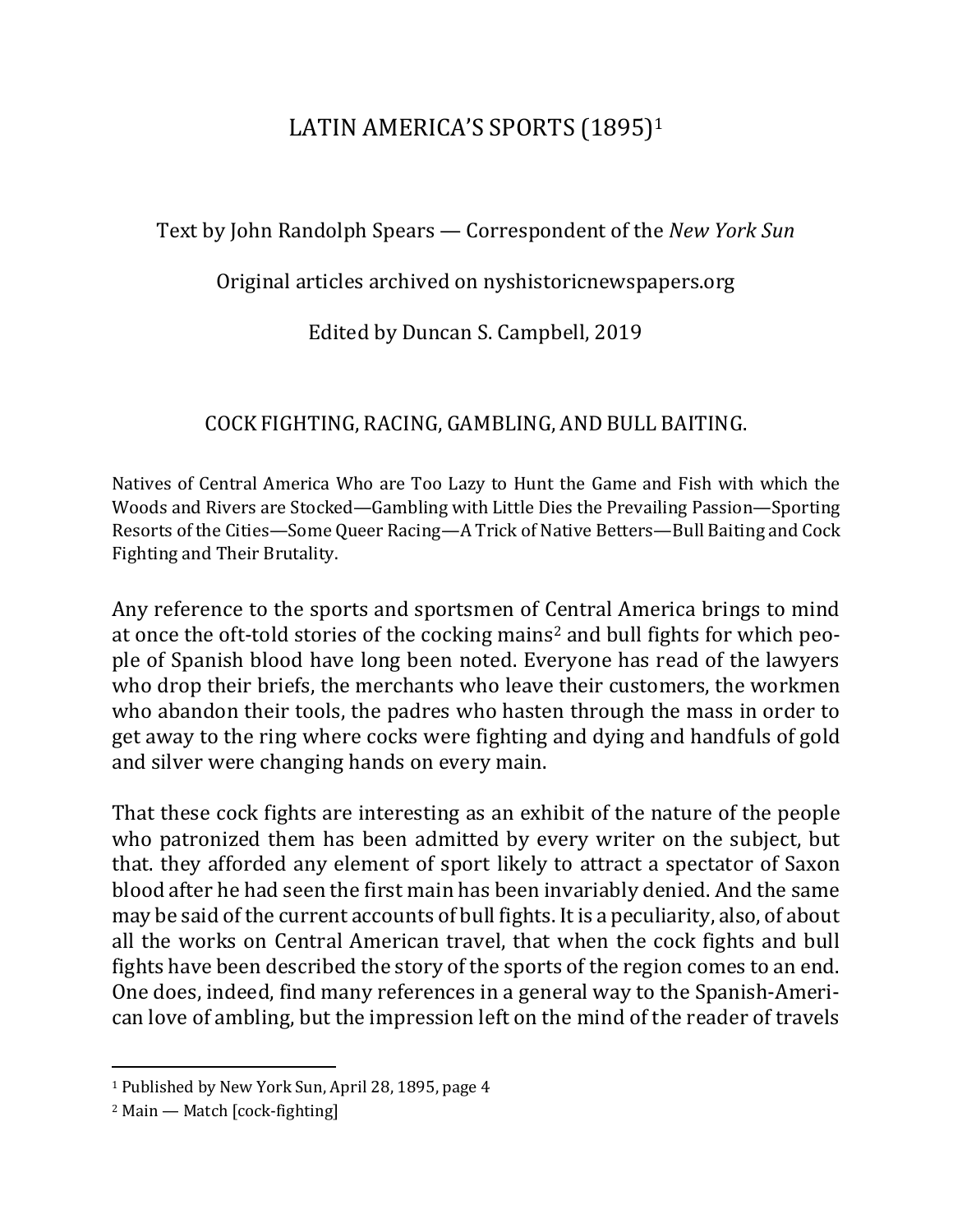in Central America is, so far as I can learn, that the sportsmen of the region confine their attention to the two kinds of contests here mentioned. That certainly was the impression I carried when I started on my journey; and I am bound to admit that I found in my earlier experiences, especially while journeying west from Panama through the Isthmus to Costa Rica, a plenty to confirm this impression. In Panama itself I found no end of game cocks, and one accommodating owner turned some of his stock loose that I might photograph them. The photograph came out somewhat hazy, for the reason that they were no sooner at liberty than they began to fight. Still, I got the birds in a natural position. And then in the long journey on muleback along the southern slope of the Cordilleras I rarely passed a home of any kind without seeing at least one lusty cock tied with a yard or so of string to a stake or house post, where he alternately plumed himself, pecked at stray insects, and shouted defiantly at all other blooded roosters within reach of his voice. Of bulls destined to fight I could neither see nor hear anything. The whole region was devoted to cattle raising, but the people said they had no bull fighters and no bull ring in all the country.

### THEY PREFER SWINGING IN A HAMMOCK.

Then I asked about other kinds of sports—the kinds that are considered lawful and laudable in the States, mentioning in detail such of the athletic doings as might have place there—foot races, throwing and putting of weights, jumping, and so on. I had on such occasions an interpreter, so that my questions were put in the proper way, and yet those questioned rarely seemed to understand what I wanted to learn. That sane men should go out on the plain and get themselves heated up and out of breath and all tired out generally just to see which one could run the fastest or leap the highest or show the greatest strength of arm—that men should do this when there were hammocks a-plenty swinging in the shade of well-thatched roofs was something they could not well understand. Swinging in the hammock was good enough sport for them by day. At night, when the cool breeze sifted through the groves, and one was inclined to pick a guitar, they would dance. Yes, why not? But run a race! Caramba! Then I said very often during the journey:

"There is the river. Are any fish found in it?"

"Why not?"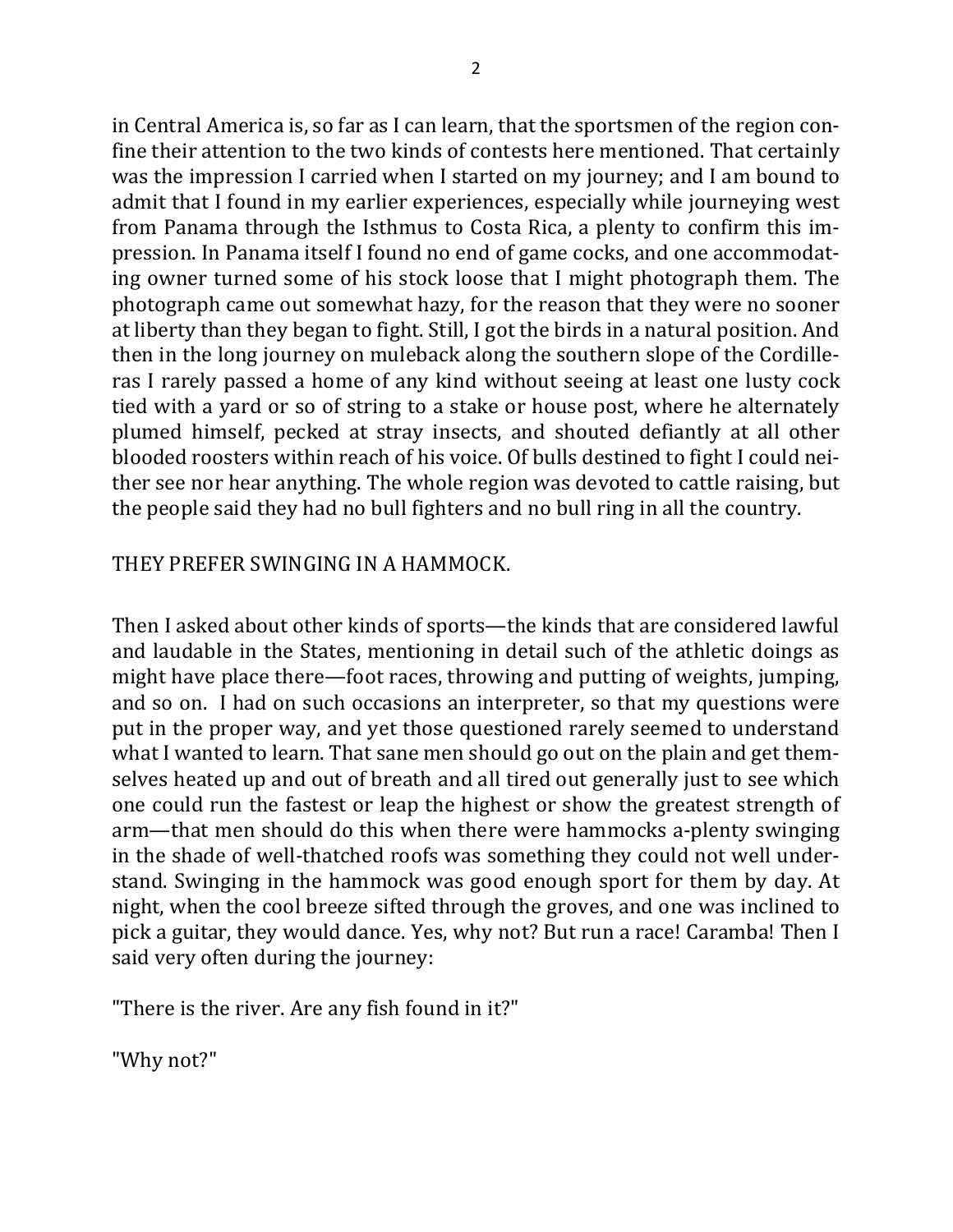"And do you catch any of them?"

A shrug of the shoulders. "We have no net."

"No fish hooks and lines, either?"

"No, sir."

"I have seen many skins of the deer and the jaguar in your stores. You have much pleasure killing them, eh?"

"The Indians kill them. There are many deer everywhere. It is no trouble. The Indian sits down by the pool where the deer come to drink and waits. It is stupid to wait so long. Sometimes a jaguar (tiger) comes. Then it is dangerous, but the Indians like it."

The whole south slope of the Isthmus, one may say, is a vast deer park. The river valleys afford deep, thick woods, where the deer may retire in the breeding season. The uplands are for the most part pastures, with clumps of trees scattered about, and here the deer come, especially in the mosquito and fly season, that the wind may deliver them from the winged pests. The gaucho of the Argentine Republic, with his notions of "the wild mirth of the desert," and the cowboy of the United States, would find there in a mad dash across the plain after the flying deer such a thrill of delight as would drive the hot blood to the uttermost limits of his body. But Don Juan of the Isthmus will have none of that.

I saw shotguns for sale in almost every store of the Isthmus. The barrels, as well as the stocks, were ornamented with a profusion of gilt and silver, and the price of the best double gun was \$5 in the depreciated silver of the country!

THE SOLDIERS' PASTIME.

Nowhere in the Isthmus west of Panama did I find anything ever called sport, except cock fighting. In San José, the capital of Costa Rica, I found different ideas. Time was in Costa Rica when the Congress would go from the legislative hall to the cock pit just as the British Parliament adjourns over Derby day to allow the legislators there to enjoy their favorite sport. Still it is not recorded that the Costa Rican Legislature ever adjourned especially to see a contest between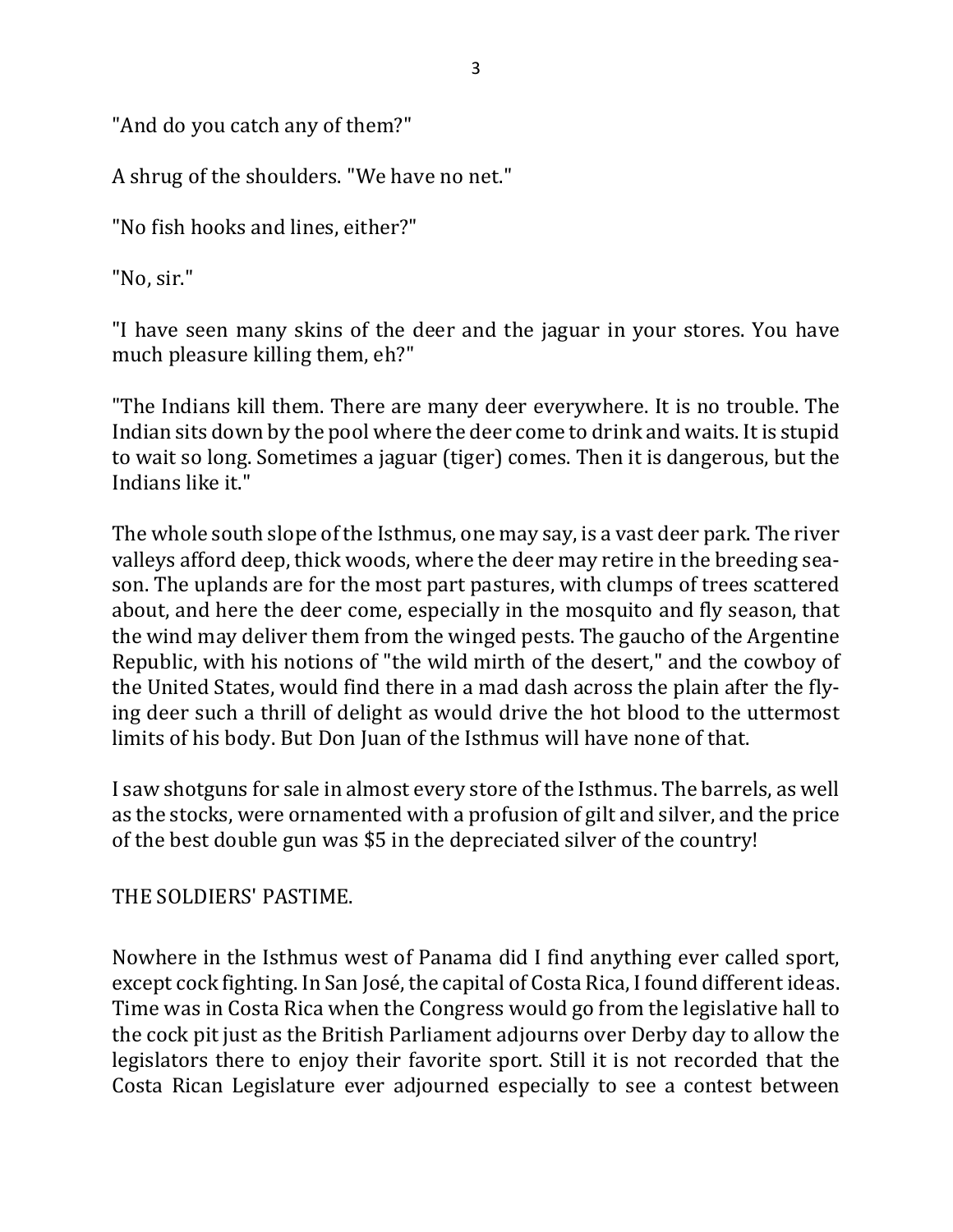roosters as the British legislators have done to see a horse race. Moreover, the Costa Ricans have progressed in recent years. Cock fighting is still practiced, but it is no longer the universal sport that it once was. I observed immediately as I walked about the streets that blooded roosters were nowhere in sight until I came to the barracks and the police station. There I saw a plenty of them. And it seemed not a little singular, after the experience of the Isthmus, to be told that the roosters were kept for the entertainment of common soldiers and patrolmen. Officers did look on and wager good money at times, but it was no longer the proper thing for the quality to patronize the cock pits.

"Do you then have any other kind of sportsmen here?" said I when I learned this.

"Oh, yes," was replied in hearty fashion, "Cards and dice are the things. If you want a little game at any time you can be accommodated."

"Are there any gambling houses with roulette and faro, &c.?"

"No. The law prohibits those games and the law is enforced. Your American game of draw poker is very well understood, however, while the favorite game is with dice."

The dice game, as played in both Costa Rica and Nicaragua, astonishes the Yankee traveler. They use the smallest dice in the world, it is said, the cubes being never more than an eighth of an inch on a side. A man must have right good eyes to see the spots at all, not to mention counting them at a glance. I saw men playing with them everywhere. Barefooted peons, with half a handful of silver in the pot, shouted with exultation or cursed in disgust with every toss of the tiny ivories. Dons at the hotels, with a pile of bills in place of silver, showed no greater and no less interest in the game. Almost every one of them audibly invoked the aid of his patron saint when it came his turn to toss the dice, and about every one expressed anything but complimentary opinions of the old saints when the toss failed to win. The Central Americans who gamble thoroughly enjoy it. One has only to watch a game five minutes to learn that.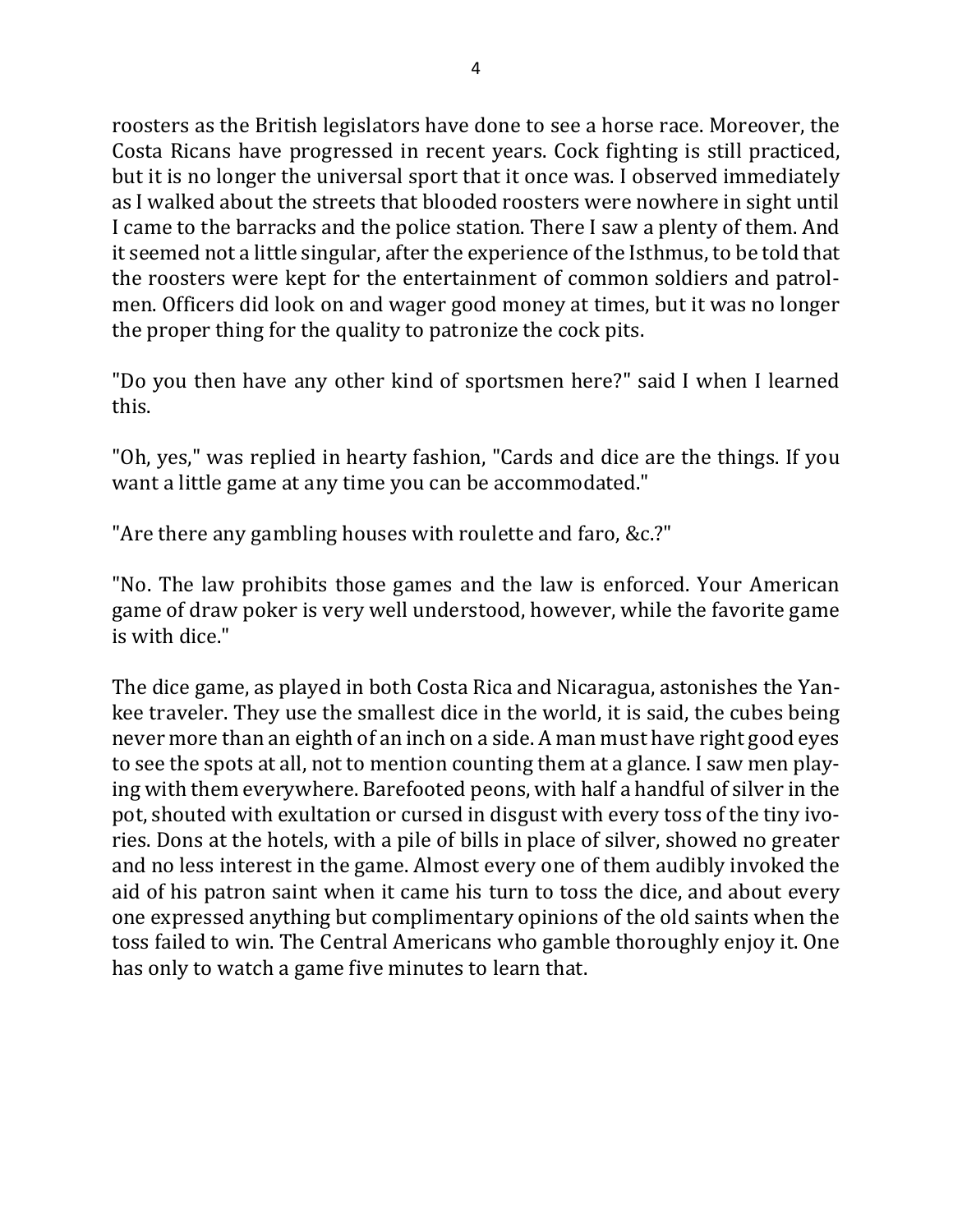#### A BET OF \$2,000.

Professional gamblers are rare in Central America. In San José, they told me, all the gamblers had some other kind of business nominally. The leader of the sporting men was an American known as Spiller of New Orleans, they said. He came there as a railroad man, but he had what is known in the States as genuine sporting blood. They said he had been known to risk \$1,000 often on a toss of the dice, and sometimes as much as \$2,000, but it was not often that he could find anyone, even among the rich coffee planters, willing to play for so high stakes. When Spiller was asked about his experiences he said there wasn't anything in Costa Rica sport out of the usual run, except, perhaps, that it was worthwhile for a sportsman to keep a reputation for playing a square game. Spiller had that reputation, and so was a very popular fellow.

In San Juan (Greytown), Nicaragua, I found a keno outfit. It was laid out in a hotel barroom, and on Sunday afternoon was patronized by a shouting crowd. It cost ten cents to come in. The house took the usual rake-off, and it paid a license fee of ten per cent. of the profits to the Government. Of course, the place was running with wide open doors, and that is one thing to be said in favor of all such doings in Central America. This is not to say that all laws are strictly enforced, but, so far as I could learn, the sinful resorts that existed were not run behind a screen or under a cloak.

The boats on the San Juan River, Nicaragua, and on the lake as well, have in a modest way the reputation of the old Mississippi boats. Cards and dice were in sight all day long. On the boat which carried me was a native who was pointed out as a professional sporting man and smuggler. He had been down to San Juan, which is a free port, for goods, and they said he would manage to get the valuable part of them through the Custom House at Castillo free, even though known as a blackleg. He passed his waking hours the first day playing dice with the second-class passengers, with whom he was on the average very successful. Then he came to the upper deck at night, and invited a couple of drummers<sup>3</sup> and a San Juan steamer Captain, who were Americans, and two native merchants, to have a little game of penny ante to pass the time. A penny there is but half a cent of American money, and so a game of penny ante seems to be particularly mild to the unsophisticated. But no mention of a limit was made, and therein was the rub.

 $\overline{a}$ 

 $3$  Drummer — (perhaps) Conservative player [poker]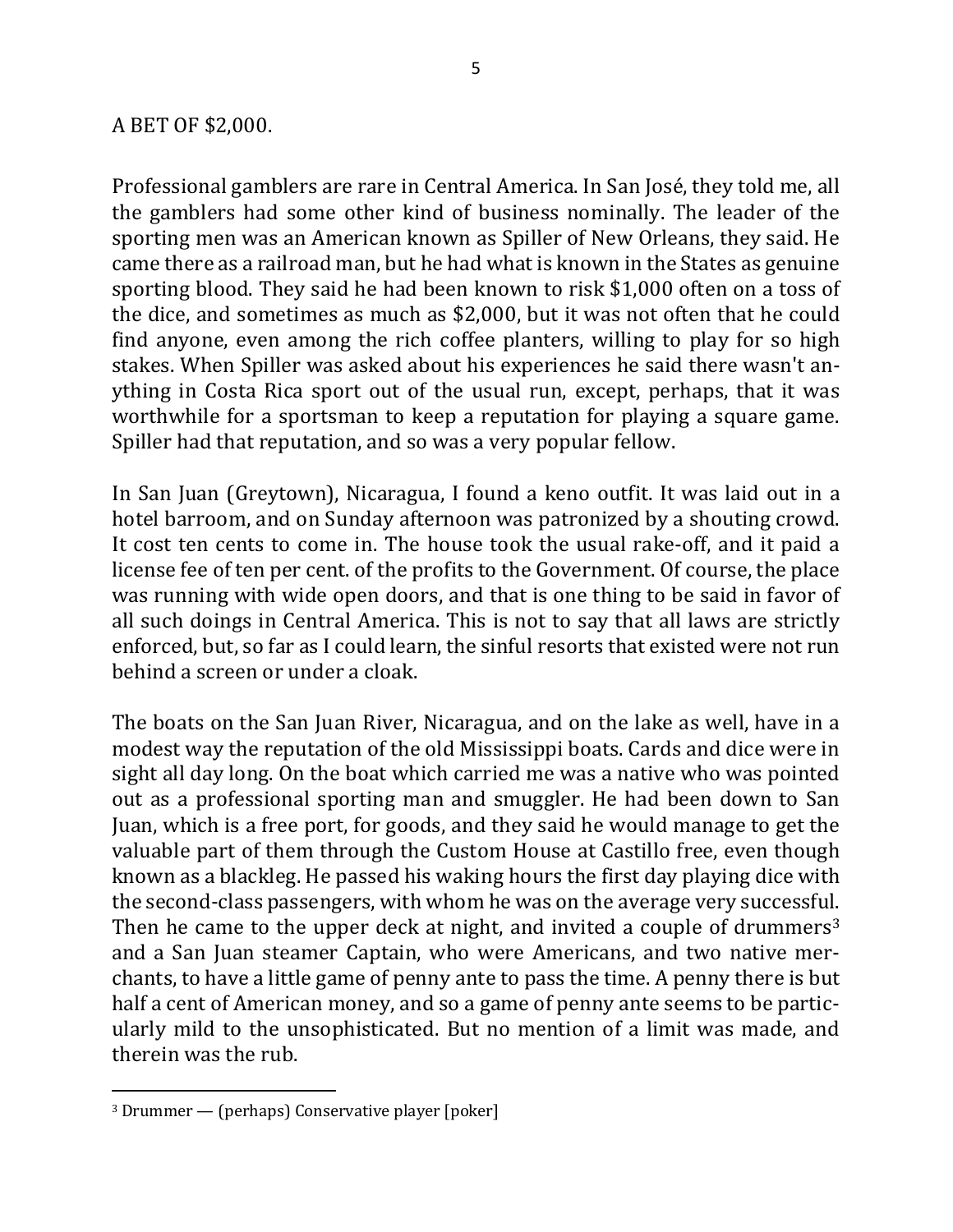PENNY ANTE WITHOUT LIMIT.

The crowd sat down where the shade and the breeze were comforting and began with a dollar's worth of chips each and a fresh deck between them. It took the fellow a long time to get the players interested, but he was patient, and he succeeded at last. The Americans seemed to be the slowest in arriving where they would raise the bet more than 10 cents even on aces full on jacks or kings, but the time came when they did much better. One of the drummers who sat next to the steamer Captain was dealing, and a jack pot was developed. The Captain took the deal, but no one was able to open the pot. Then the next drummer dealt, and the gambler opened the pot with 25 cents. It was necessary for him to have a pair of kings or better to do this, of course, and I saw that he had just that. In the draw he called for two cards only, and that looked as if he proposed to bluff it out; but he got the other two kings nevertheless. I did not see what the rest drew. After the draw, one merchant and the steamer Captain remained in until the bets went around twice, the second round being on a raise of \$2 by the gambler. After that the merchant dropped out, looking sick, and the steamer Captain and the gambler seesawed to and fro until over \$200 Nicaraguan money was on the table. Then the gambler said: "I have no more in my pocket. I call."

He spread out his four kings with a smile that was pleasing to see. The steamer Captain raised his eyebrows and smiled faintly. Then he put down an eight spot of hearts, followed it with the nine, and so continued up to the queen—a straight flush.

"Caramba! Not in a lifetime could it happen so again," said the gambler as the Captain raked down the cash. And so it seemed to me, for a man's chance for a straight flush is said to be but one in sixty thousand or more. But afterward, when I was invited to take a cooling drink with the Yankees, I found that the chances could be changed by one skillful enough with the cards, and that the jack pot and the four kings and the straight flush had all been arranged by the steamer Captain and his friends, the drummers.

In San Juan there was a hotel that was run under the name of a club, but its proprietor and all of its patrons, so far as I saw, were foreigners. The play was higher there than I saw it elsewhere, but I did not hear of a loss greater than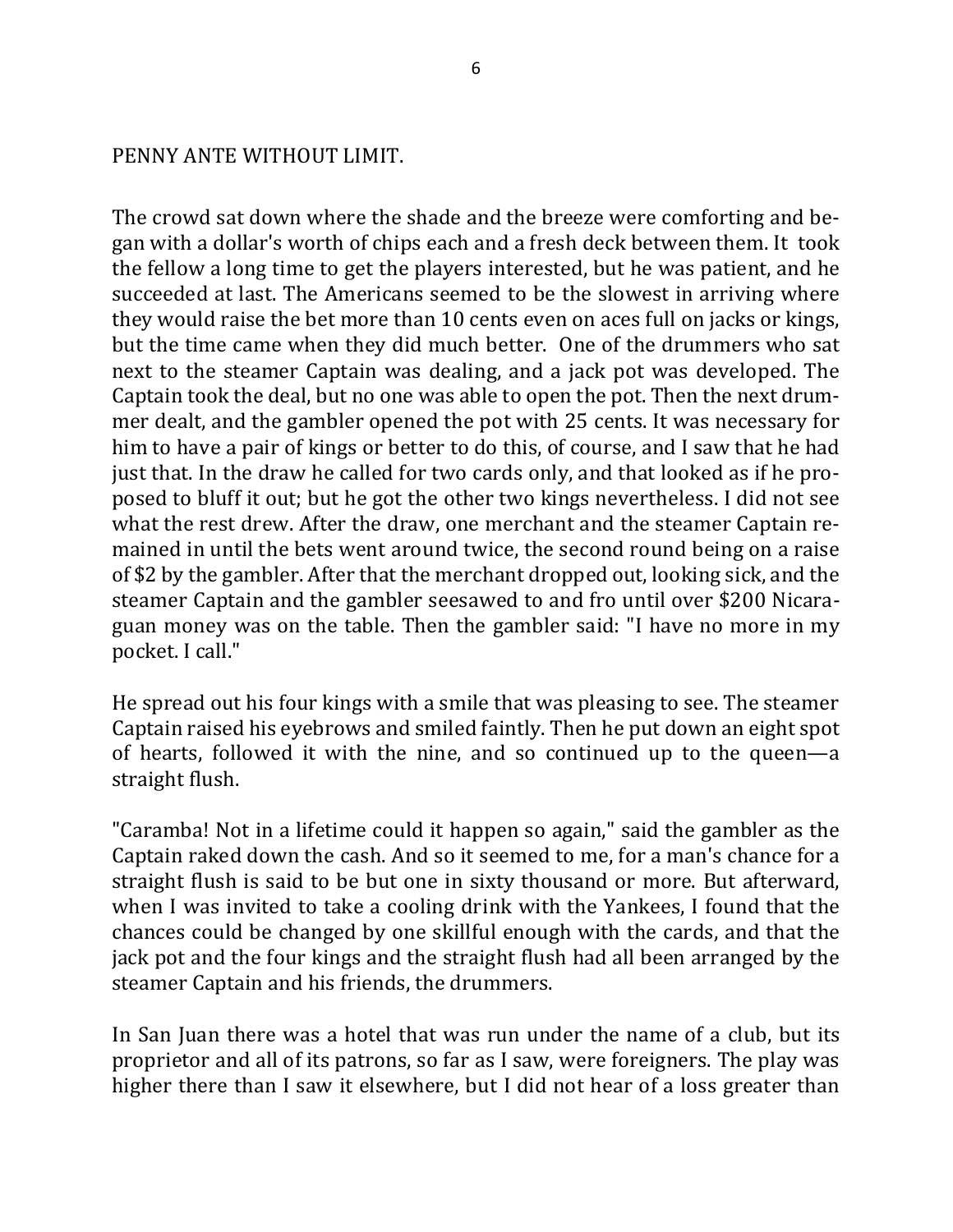\$200 in one night, even there. However, this was not a Central American gambling house, properly speaking. It is my opinion, based on what I have learned through enquiry, that high play of the kind one reads about in the days before the American civil war is now unknown in the Americas. No one can now be found who is foolish enough to stake good money by the thousands on a hand of cards. Spiller's bets were the highest of which I have ever had any knowledge.

### A COSTA RICA SPORTING RESORT.

The nearest approach to a sporting house of the sort known to the mine camps of the United States which I found in Central America was at Limon. Its proprietor was a man noted in the. annals of Cuban warfare for independence. Probably all of the Cuban readers of THE SUN, and. not a few others as well, will remember the name of Eugenie Carlotta, commonly called Pichicá among his associates. He was a Cuban by birth, of Spanish, Indian, and negro blood by descent, and a citizen of the United States by adoption. In 1875, with a number of other Cubans, of whom Leonelo Prado was leader, he boarded the Spanish steamer *Montezuma* in Puerta Plata. When she had gone to sea, the Cubans captured the steamer, killing four men in all, including the Captain. The story in full will be told at another time. Pichicá said he was about the only one of the adventurers left alive. He was living temporarily in Limon, he said: he was there because it was a seaport convenient to Cuba, and where he could easily get away to join an expedition bound to fight the Spaniards. Meantime he ran a sporting resort.

His place was a wooden building that stood end on to the street, just as similar mining camp buildings do. From the street one stepped through doors that were always open into a small room with a bar on one side and two tables and some chairs on the other. The back wall of this room was merely a screen, say ten feet high. Through it a self-closing door led to a rear room about 12x20 feet large. Off one side of this room were four private rooms just large enough for a narrow table with two chairs on each side of it. Curtains served for doors to these rooms and they were lighted from overhead. By day the whole place had a strong smell of Georgia pine and stale beer, and the sales of the bar scarcely served to pay the salary of the barkeeper. By night the place was so different as to be scarcely recognizable. The large back room was filled with men and young women, who danced and talked and laughed and drank beer in a way that indicated a thorough enjoyment of life. The little rooms on one side were also full all the time, and here there was gambling as well as drinking. In the front room,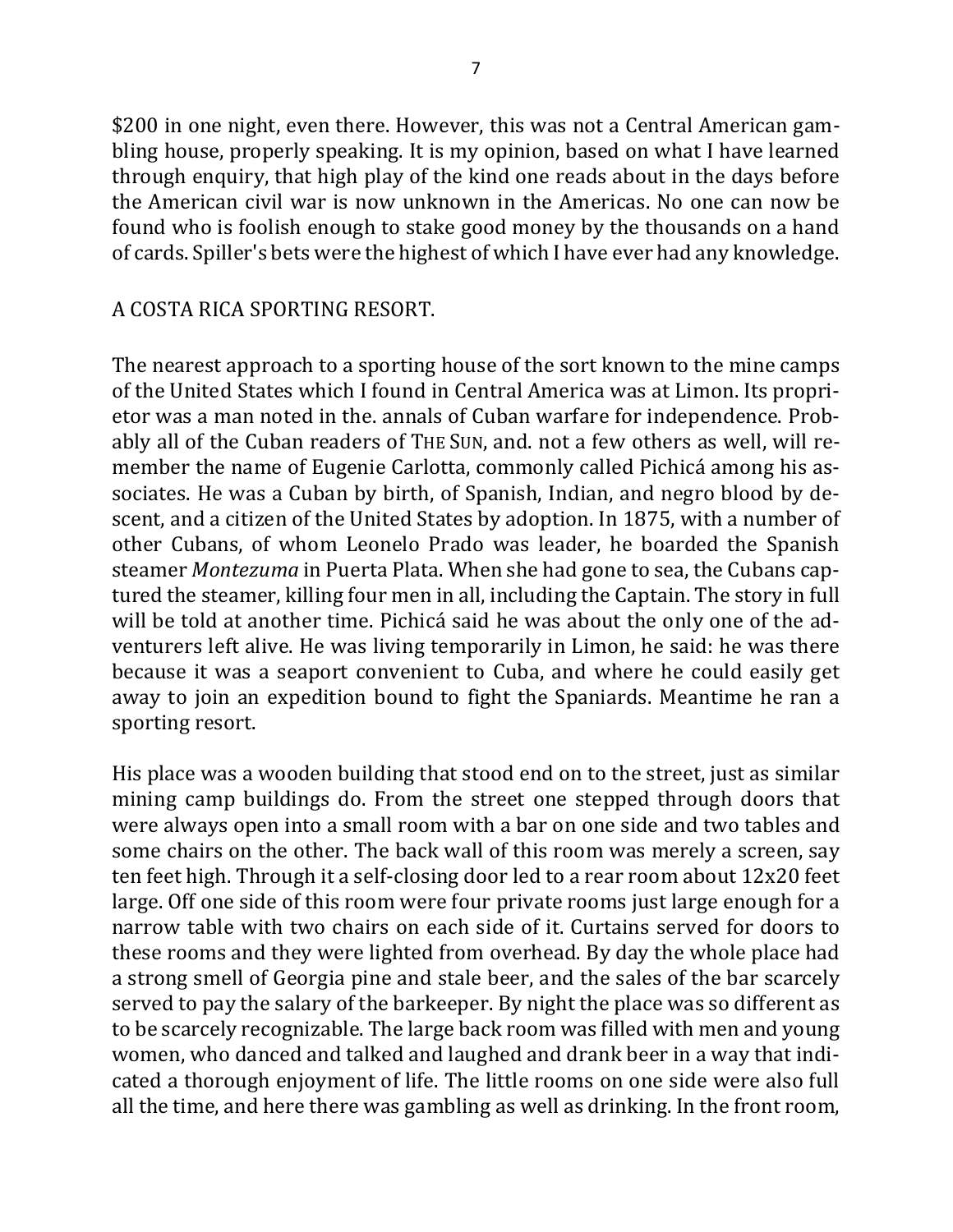also, there was plenty of drinking and talk, but no dancing or gambling. Chief among the patrons of the place were members of the crews of the various steamers in port. Pichicá seemed to know them all by name, and was almost continually circulating about the place, although he occasionally took a spin on the floor with one of the girls or sat down to bet \$5 on a throw of the dice or a hand at a card game.

The music was furnished by a piano, a flute, a violin, and a brass instrument. These began to make the air and patrons quiver in harmony at 9 o'clock, on the night I visited the place. Only two girls were in the hall at the time, one a tall, slender woman, whose face showed long years of sinful experiences, while the other was a typical Spanish beauty, and apparently only 18 or so years of age. To an innocent spectator the young girl was far and away the more attractive, but at the first chord of the waltz the men made a rush for the other one, and to keep peace among them she danced with four different partners in the course of ten minutes. As she waltzed, the cause of her popularity became apparent, for in spite of the inroads of time and the devil she was as graceful as a Carmencita.

# A SPANISH DANCE.

After the waltz came a dance that accompanied polka music, but was unlike any polka common to the United States. It was a dreamy tune, slow and sweet, but as it floated across the room the sailors abandoned the floor to the native sports. These took advantage of the opportunity with enthusiasm, especially the native young men who had seemed less attractive to the young women than the sailors. Each young man clasped a young woman close to his breast—very close—with his right arm far around her waist and her left hand and cheek on his right shoulder, while their other hands were clasped and extended pumphandle fashion. Standing thus they awaited the right impulse of the music, which came when the brass horn joined the other instruments. As it boomed they wriggled, revolved half around and wriggled again, revolved back and wriggled once more, and so they continued to revolve and wriggle, and wriggle and revolve, slowly, ecstatically, and to the infinite amusement of the unaccustomed spectators while the music lasted.

It must be said that a dance house is not, strictly speaking, a Central American sporting resort. Pichicá said he learned the business in New York. While Mr. Warner Miller's company was spending some four million dollars or more on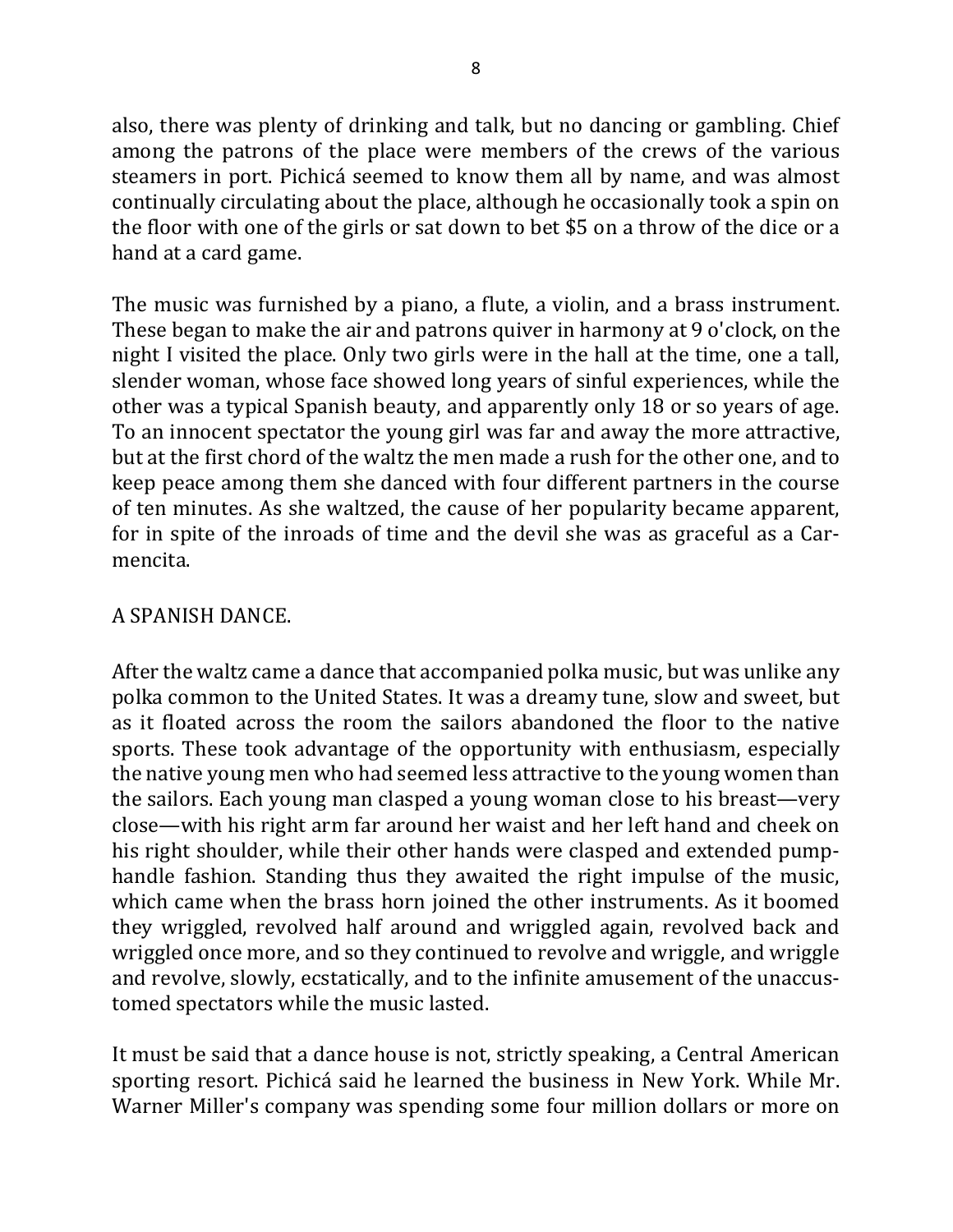the Nicaraguan Canal there was a dance house at San Juan, but those two were the only ones I ever heard of in Central America.

Still, Guatemala City had a resort that was something like a dance house, and it was run and patronized by natives exclusively. The chief part of the patrons were bare-footed people from the country, and the favorite drink was native rum. There was a pavilion back of the barroom, where the wayfarers sat to eat their luncheons and drink, and music was provided during the day and the early evening. The young folks sometimes danced to the music under the pavilion, and the half Indian country girls were as graceful as fairies. But only those who believe that all dancing and all rum drinking are sinful would have called this an evil resort. To the patrons of the place the rum and the dancing were as innocent as the lemonade and the games are to the patrons of church picnics in the States.

Curiously enough, the swell place of resort of the Limon sportsman was also run by an American citizen, R. C. Childs, with J. F. S. Ross as cocktail artist. The saloon, known there as the Gem, was on the principal corner of the town. A sporting organization, sufficiently described by its name of "Whiskey Poker Club," had its private rooms here, and there was a very comfortable bower in the garden attached where the rich often met for a quiet game of draw. Upstairs there were cool, airy rooms where quiet little parties of both sexes gathered to test the skill of the drink mixer.

The compound in greatest favor among the sporting population was commonly known as "a cherry." It was made as follows: Three dashes of gum, two dashes of Angostura bitters, one of vanilla liquor, fill with whiskey, and add one cherry. This drink was sold at 50 cents per glass, and the proprietor said he had over fifty customers who came to the bar regularly every day for at least one cherry each. Naturally, he thought Limon was an excellent place for business, but, aside from this, it must be plain to every traveler that the people of all Central America are the ideal customers of a liquor dealer. The people drink often, they like all kinds of malt and spirituous liquors, and they so rarely get drunk that one may say that drunkenness is not a vice of even the sporting men of the region.

I had but few opportunities of observing the drinking habits of people at their homes, but on every occasion that I was invited to a private house, French cognac was served. And it was consumed by the host in much greater quantities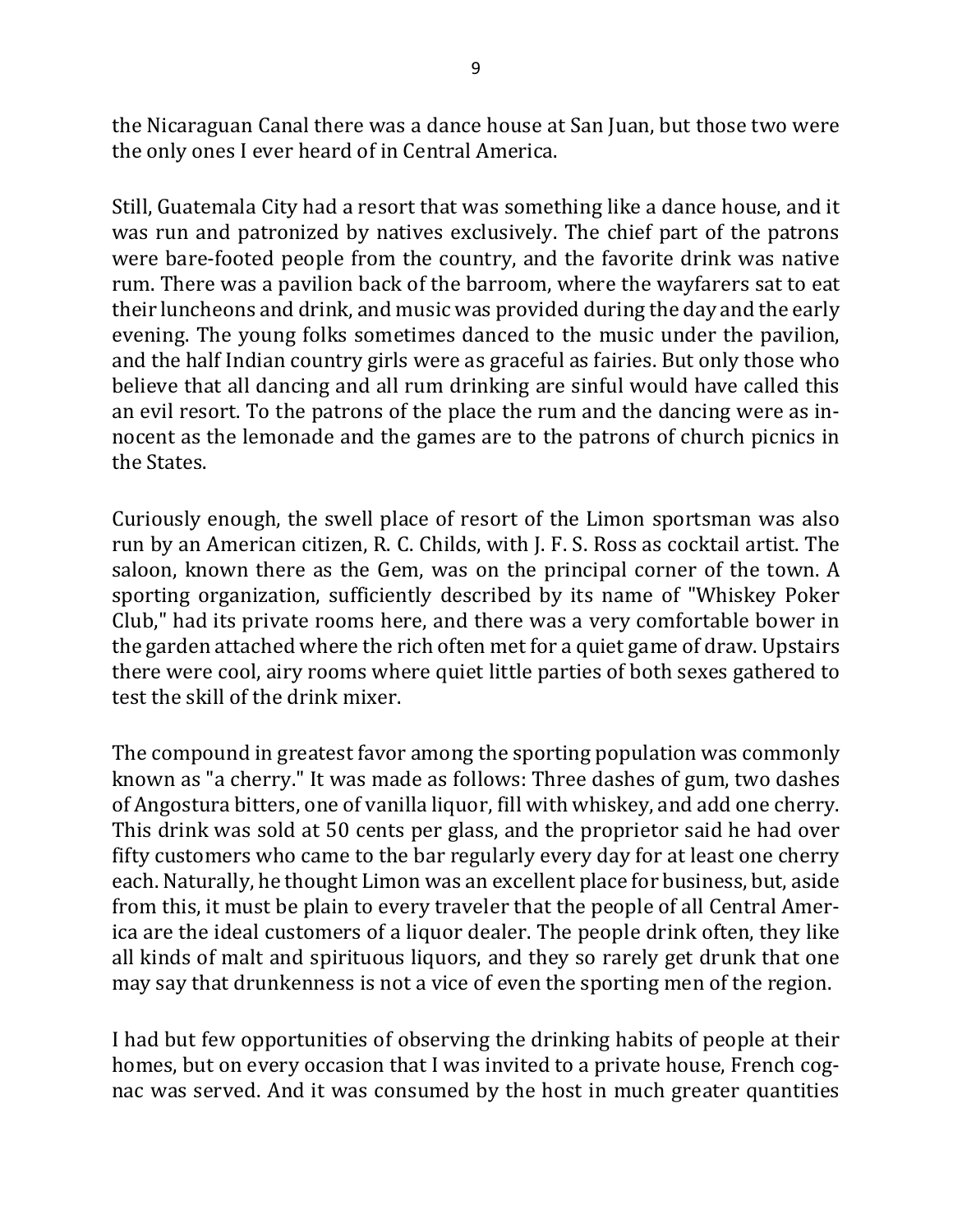than any ordinary American traveler could possibly endure. I have seen men drink from seven to nine glasses of brandy at a sitting, while their wives and daughters drank from two to four glasses of the size of a whiskey glass on a New York bar. These amounts of liquor produced no greater effect on either men or women than the same number of glasses of beer would produce on our German fellow citizens when passing the evening in a summer garden.

### A CENTRAL AMERICAN RACE TRACK.

In recent years the importation of blooded horses has become a fad among the rich Spanish Americans, and with the horses have come not only fine carriages, but trotting sulkies as well. Guatemala has taken the lead in this matter, although the Ezetas (Carlos and Antoine), who rule Salvador when I was there, were importing fine stock from Europe. I saw four magnificent roadsters on one steamer bound to the Ezeta estates. But the Ezetas were to be seen walking about the streets of San Salvador while in Guatemala City, President Barrios and his handsome wife, a New Orleans lady, drove everywhere in a carriage with their driver and footman in livery. And this was an example the rich people of the town had not been slow to follow. The journey which one makes from Tegucigalpa in Honduras to the capital of Guatemala is brief in the time occupied, but the distance between the two regions measured along the line of progress is best shown by placing the Honduras ox carts, with wheels cut from the end of a saw log, beside the open carriages drawn and cared for by servants in livery on the streets of Guatemala.

The relation which all this has with the sporting men of Central America becomes apparent when we learn that the growing interest in good horseflesh among the Guatemaltecos has resulted naturally in the opening of a race track at the capital city. I attended the races held there one Sunday afternoon. A meeting of unusual interest was promised by the newspapers, because there was to be a trot over a course of 3,000 varas (nearly 3,000 yards), between Ben, the favorite roadster of President Barros, and Colombia, a crack trotter owned by Charles Brown, an American livery stableman in business there. Both animals, it was said, had had frequent impromptu trials on the road with results so varying that a meet on the track had been arranged for small purses. The private bets were said to aggregate many thousands of dollars, but that the event showed to be untrue. To fill out the afternoon's sport the following program was arranged. It will be easily translated by horsemen if they keep in mind that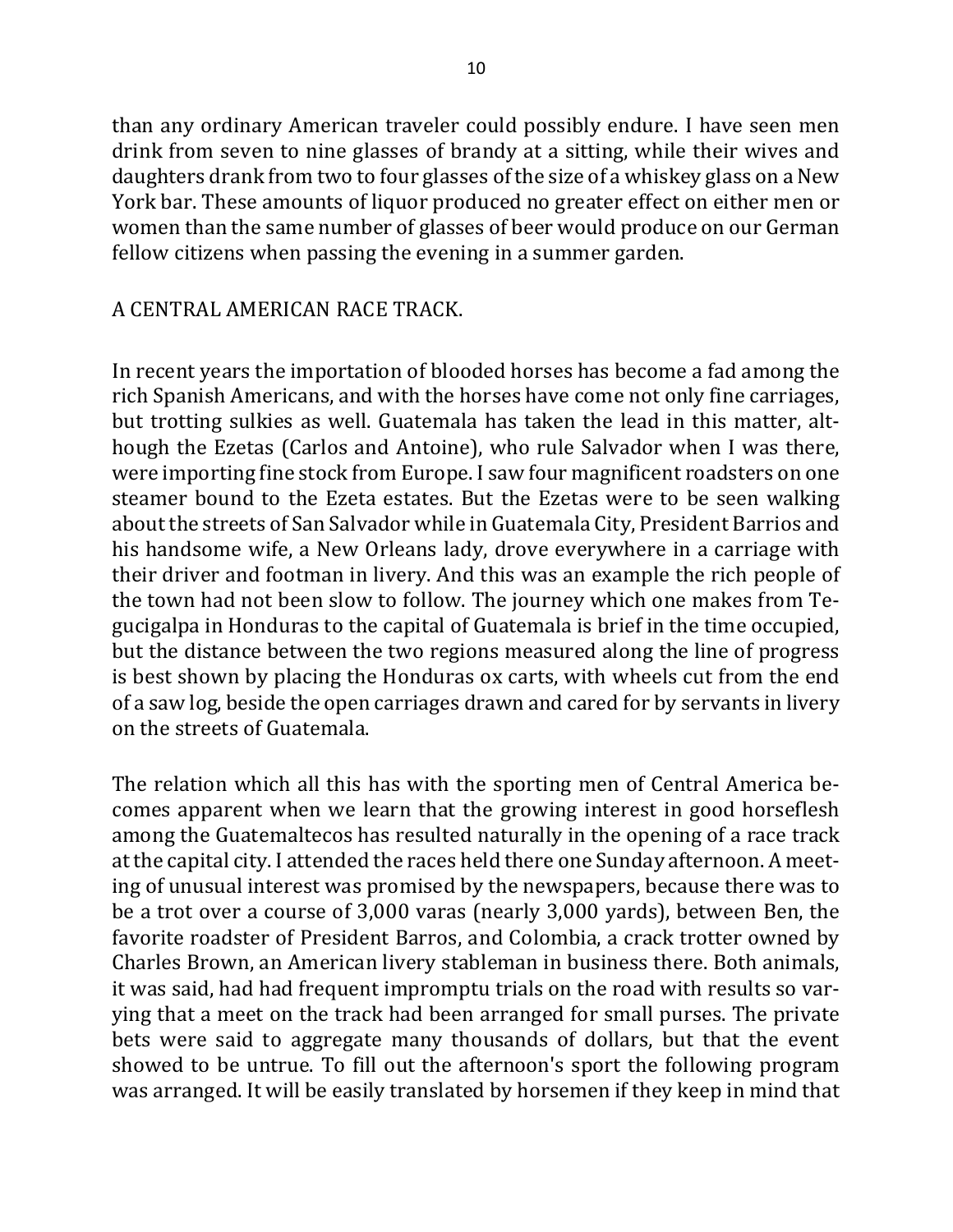a *carrera* is a running race, and a *trote* is a trot, and that as to colors *colorado* is red; *azul*, blue; *bayo*, bay; *retinto,* very dark*; tordillo*, an iron gray, and *aplomado* lead colored;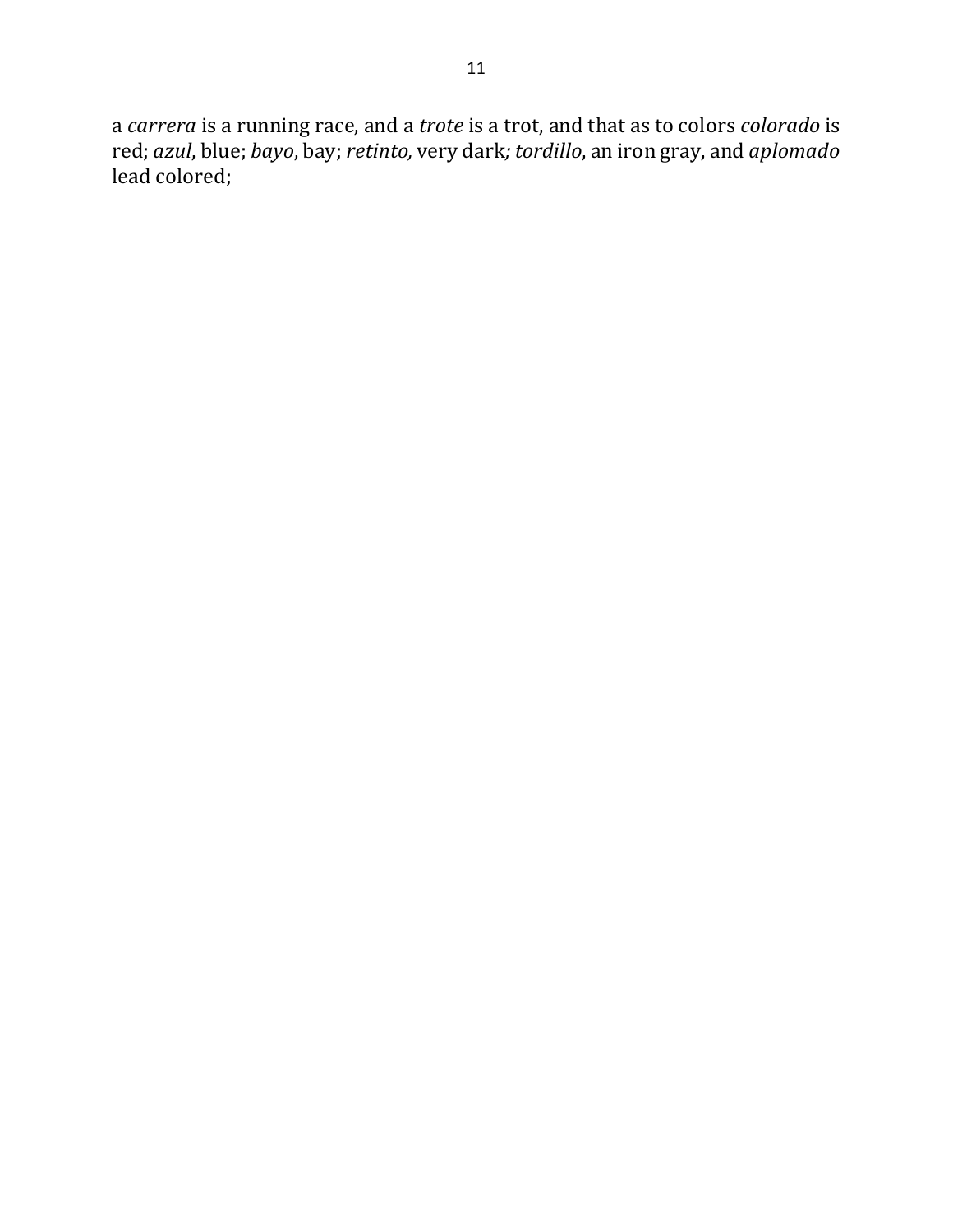# HIPODROMO DE GUATEMALA.

#### PROGRAMA

-------

de las carreras de caballos que se efectuarán el domingo 30 del corriente.

I.

Primera carrera - 1,000 varas—Premio \$25. Romeo.—Bayo, de don Emilio Schuman.—Jockey Colorado. Talisman.—Retinto, de don Adrián Romero.—Jockey Azul.

II.

Segunda carrera - 2,000 varas—Premio \$30 California.—Tordillo, de D. Emilio Schuman.—Jockey Colorado. Gamo.—Retinto, de don Adrián Romero.—Jockey Azul.

III.

Trote en sulky - 3,000 varas—Premio \$30. Ben.—Retinto, de don Emilio Schuman.—Jockey Aplomado. Colombia.-Colorado, de don Carlos Brown.-Jockey Azul. IV.

Tercera carrera - 2,000 varas—Premio \$10. Luis Engran.—Retinto, de D. Emilio Schuman.—Jockey Colorado. Exodo.—Tordillo, de don Adrián Romero.—Jockey Azul.

V.

Trote en sulky - 3,000 varas—Premio \$100. Ben.-Retinto, de don Emilio Schuman.-Jockey Aplomado. Colombia.—Colorado, de don Carlos Brown.—Jockey Azul. VI.

Carrera general - 1,000 varas—Premio \$10.

GUATEMALA, ABRIL DE 1893.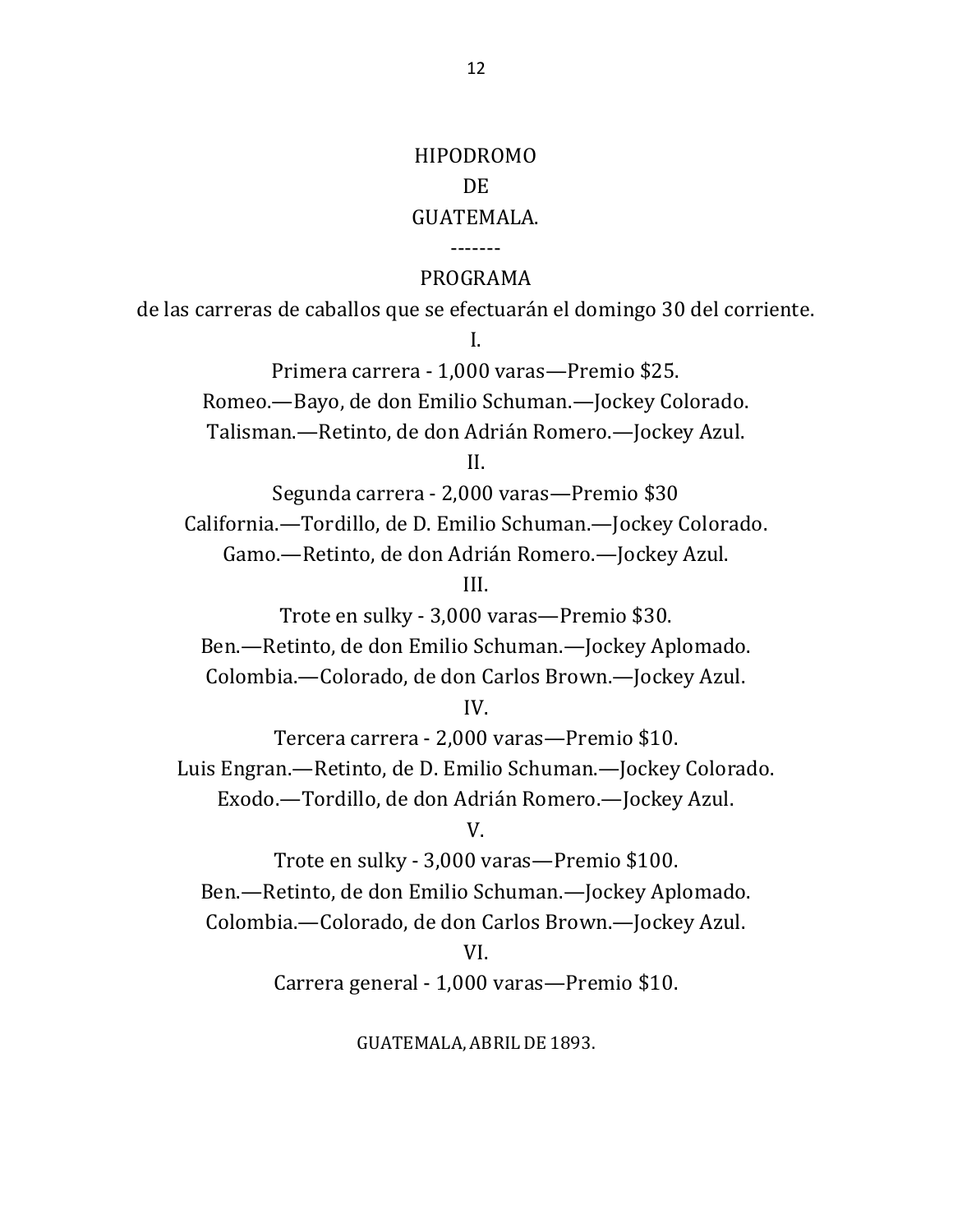With a good Yankee horseman who also knew the ways of the people, I went to the track and found it in no way peculiar, save that a special pavilion had been built near the wire for the use of the President and his guests. The general admission was 50 cents, and a grandstand seat cost \$1. There were no bookmakers' stands or other special places for betting, though plenty of men were ready to stake the cash when a race was called.

# GETTING TIPS.

While waiting for the President to arrive, most of the spectators, of whom there were something over a thousand, generally passed their time in smoking and buying drinks at the bar under the grandstand. In company with the horseman, I took a look at the animals in their boxes. We first visited two of the racers, California, a beautiful, clean-limbed iron gray, and Gamo, his rival, a small, wiry, dark chestnut. The horseman at once said: "California is good. I'll back him."

This was said in English to me, with the idea that the jockey (a colored boy) did not understand that language. But the jockey at once said: "You are an American, ain't you, boss?"

"Yes."

That's what I thought. The gray's all right most generally, but he's off his feed today, boss."

We then went on to the stalls, side by side, where Ben and Colombia were to be seen. Mr. Brown was in charge of his own horse, and the President's coachman was working over Ben. Brown and the horseman had a talk about the two horses in English, but in a low voice, and then we went upon the grandstand, where the horseman took in all the money that was offered on Colombia. "Colombia could leave Ben out of sight," he said to me, confidentially, "but he won't."

The President and his wife drove through the gate at 1 o'clock. They were followed by a couple of carriages containing some generals and civilian officials while a bodyguard of soldiers came from a small building and took places near the President's pavilion. The president was dressed in a blue uniform, trimmed with red braid and wore a military cap of the shape used by German soldiers.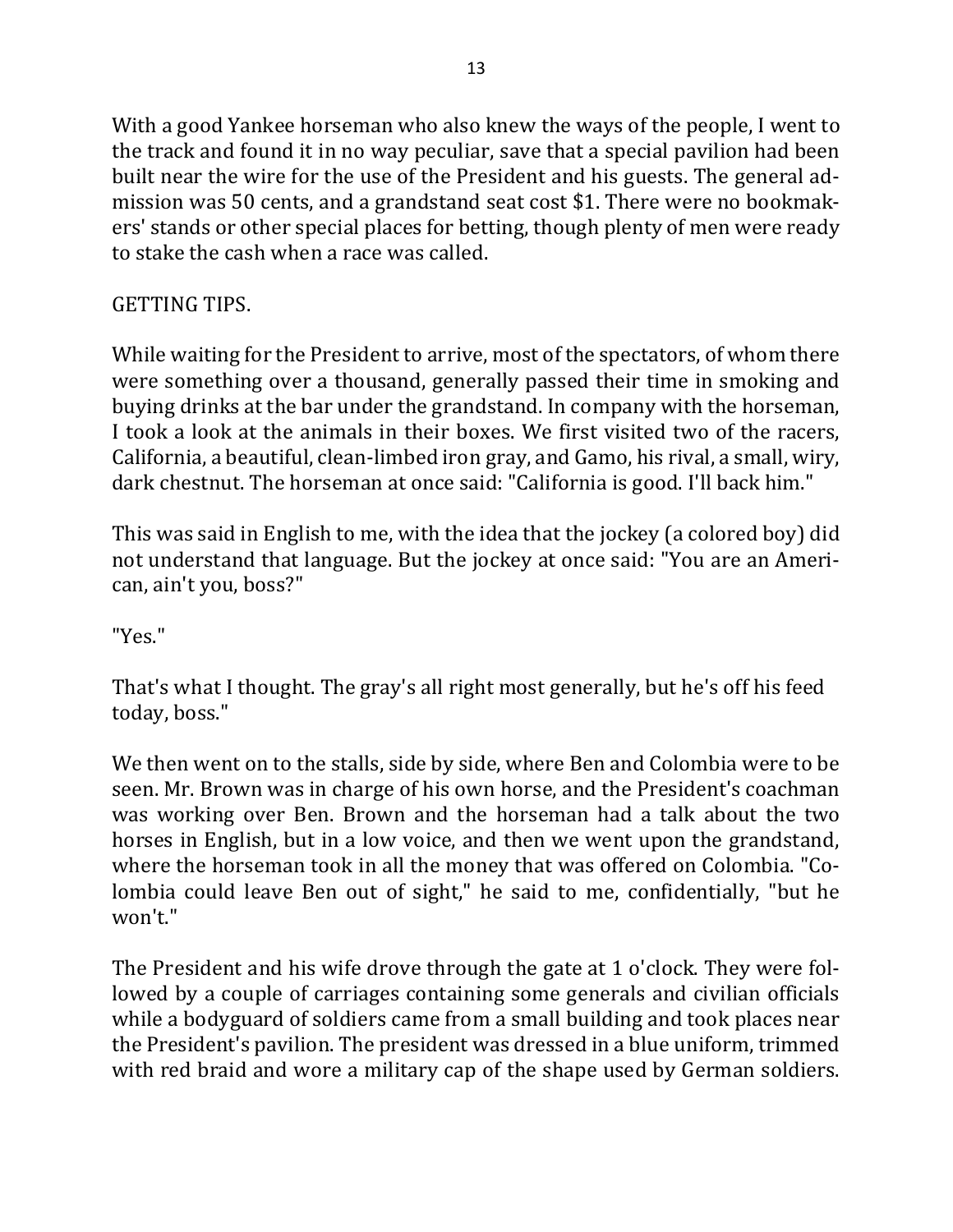His wife was radiant in a creamy dress of fine wool, made in a fashion that was popular among people at the seaside in the States that year (1893).

Immediately after the officials were in place, the bell called out the horses for the first race and the two got away and finished in a style that aroused neither enthusiasm nor interest among the spectators. When the second race was called there was a stir on the grandstand. The jockeys led out the iron gray I had seen and a small roan that I had not seen, both ready for a race. The jockeys at once mounted and started, cantering along the track to warm up the animals; and then at least forty native shouting men came to the foreign or gringo group of spectators, who, because of their language, had gathered by themselves at one end of the stand. Each native had plenty of money in one hand and the program in the other, and everyone was pointing first to the second race on the program, and then to the two horses cantering along the track. Each time a native pointed at the program and the horses he held up a bill—usually \$10 and said,"*El* chiquito," meaning that he wanted to bet on "*el chiquito*," or the little one. The natives knew that most of the foreigners did not speak Spanish, and so they went through this formula to express their desire to bet on the little one.

# QUEER BETTING.

The horseman looked at the program, that called for a race between a gray and a dark chestnut, and then at the track, where the long-legged gray and the small roan were alone in sight.

"That roan is not on the program," he said, "but if anybody wants to back her against the gray, I'll take him." Then, turning to the nearest native with money, a respectable-looking business man, he said, with emphasis on the last word and pointing to the roan:

"*Que quiere usted poner un dinero sobre el chiquito allá*." That may not be classical Spanish, but he meant to say, "Do you wish to put your money on the little one there?"

"*Si, como no? El chiquito, el chiquito."* (Yes, why not? The little one, the little one) said the native, but he held his index finger on the second event of the program and merely nodded his head toward the track. The horseman noticed this and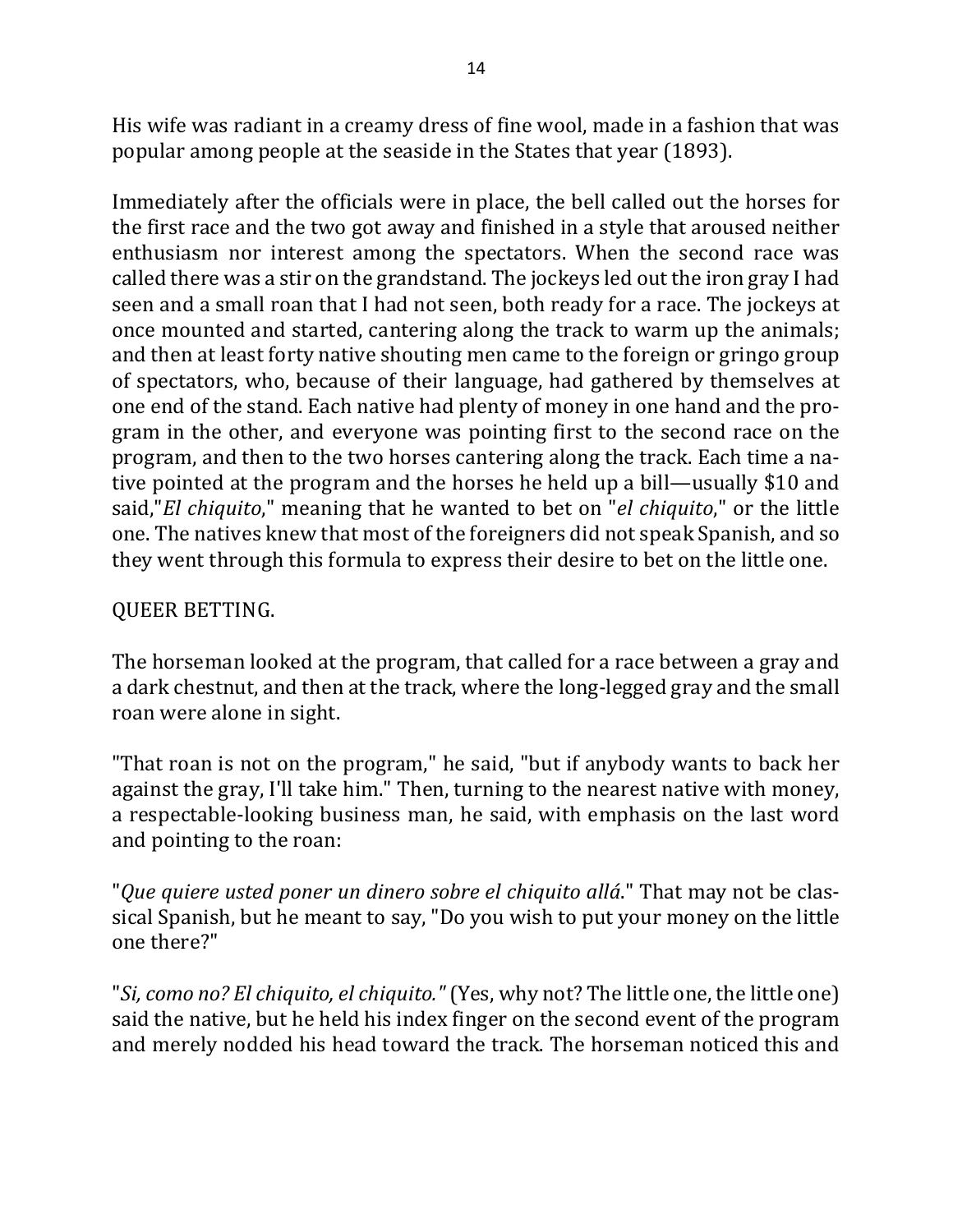said aside to me: "They are trying to work us with a ringer."<sup>4</sup> Then he said to the native, drawing \$20 from a roll as he did so: "*Si quiere poner dinero sobre el chiquito allá* (pointing to the horses) *aquí usted tiene veinte pesos*." (If you wish to back the little one there, here you have \$20.)

"*Sí, sí, como no? como no?* "(yes, yes; why not? why not?) said the native, handing \$20 to the horseman. "*El segundo carrera? el chiquito*," (The second race?—the little one.)

The fact that the money was left with the American seemed remarkable, and I mentioned it to several. Everyone said it was the custom there for a man who proposed to make a bet to place his money in the hands of the one with whom he made the wager.

After a few minutes devoted to exercising the two horses, the bell rang again, and then out came the dark chestnut to join the gray and the roan. A minute more and the three were off in a very pretty start, but the dark chestnut drew rapidly away from the others, and won easily by several lengths. The little roan was almost distanced. There was a roar from the sporting natives as the chestnut passed under the wire, and in a moment the man who had bet with my friend the horseman appeared with his hand out. The horseman grasped it and shook it cordially.

"Sorry for you, old fellow," he said in English, "but anyone should have known the roan wasn't in it." The native, much disgusted in appearance, drew his hand from the horseman's grasp as quickly as possible and held it out again, saying in Spanish: "The money — the money — mine — mine."

"You be blowed!" said the horseman in English. " Your roan there was almost out of sight," and he pointed the roan that was still on the track.

At this the native held up the program and pointed at the second event, and said in a most excited way that he had backed the little one of the program; that the roan was not on the program and was no part of the event, and a whole lot of other things that I could not catch. The horseman laughed and offered him a cigarette. Then the native threatened to call the police, and when the horseman laughed again he went away in a state of great excitement. When he had gone I

 $\overline{a}$ 

 $4$  Ringer  $-$  Action made under false pretenses.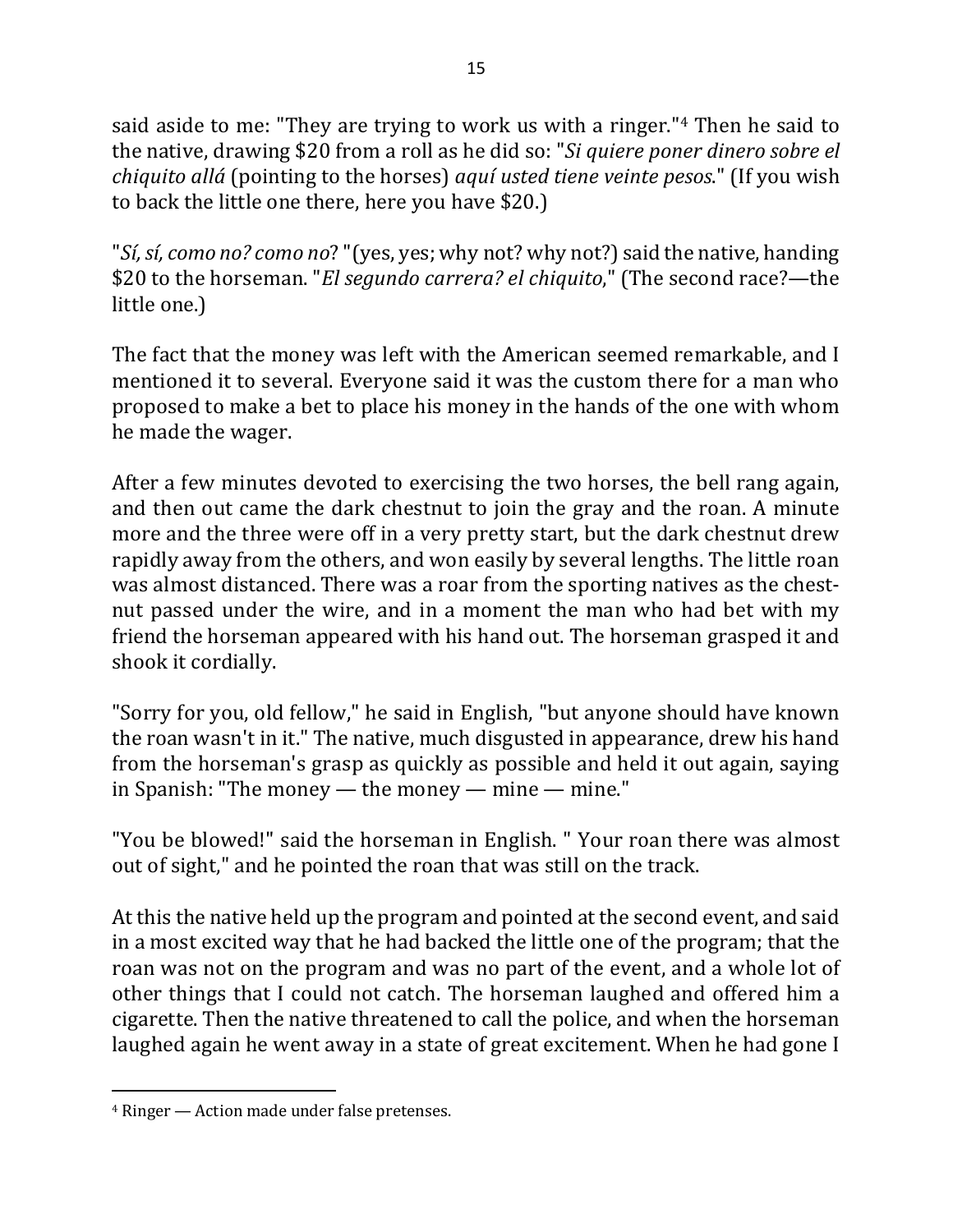found at least a dozen other natives excited over the same matter. It was plain that the roan had been brought out to lead people to back the gray, on the supposition that the roan was the gray's opponent, while the real opponent was the chestnut. The gringos had in a lot of cases put up from \$5 to \$25 on the gray as against the roan and they said they had invariably pointed out the roan as the one they had bet against. While we were talking over the matter, the native who had bet with my friend came back bringing an inspector of police.

"This gentleman wants you arrested for robbing him," said the inspector in good English to the horseman.

"I did not rob him," said the horseman. "I bet \$20 on one horse against another, and my horse won, so I kept the money. But if you think I ought to be arrested I will go with you at once, of course."

At that the inspector asked for the details of the bet, first from the native and then from the horseman. Then he suggested that the matter be settled by returning the \$20 to the native. This the horseman refused to do, saying it was a clear attempt to swindle the foreigners, and he had won the money fairly from a deliberate swindler. Then the inspector told the native that no arrest would be made without a warrant from the Police Justice. The native said he would get one the next day, but he never did; at least, none was served.

This is a rather long story of a bet on a race, but it is given because it shows the conditions prevailing among sporting men there.

PULLED HIS HORSE TO LET THE PRESIDENT'S WIN.

As the trotting matches were called, considerable interest was shown in making bets, but long odds had to be given to get anyone to bet against the President's horse. Everyone seemed to know that Ben must win. And so he did, though it kept the driver of Colombia busy to do his part of the work. In the second match he pulled his horse off its feet three times and, even then, it settled down and, with the bit in its teeth, narrowly missed winning. My friend, the horseman, by giving odds of 5 to 1, stood to win \$5 but, in each bet, he gave the loser his money back.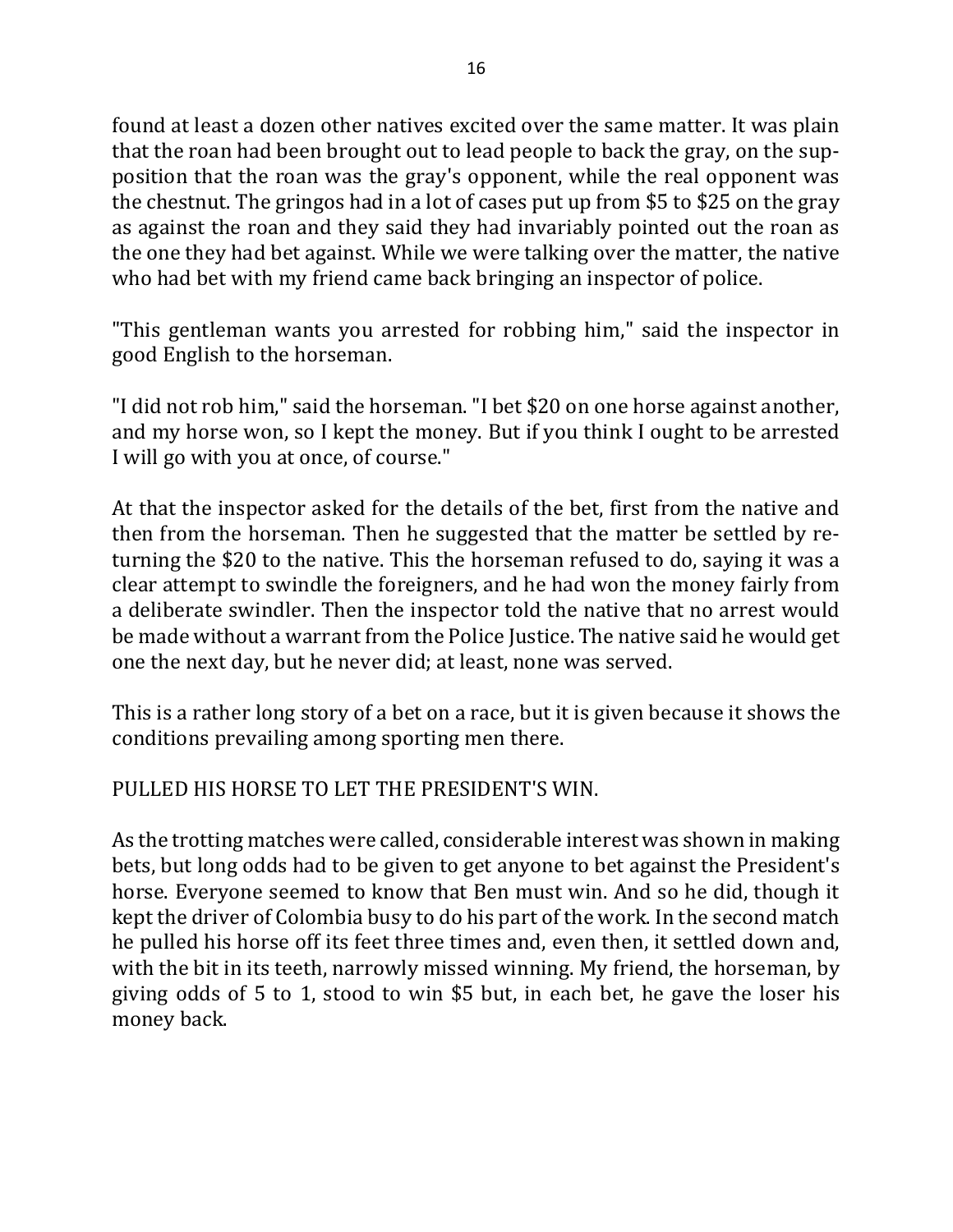"I knew the President's horse would win, but I did not think that he would do it in such a fashion," he said. "When I want to rob a man, I'll do it with a gun, and not in any such a way as this."

The people in the President's pavilion were wildly enthusiastic when Ben won. Even the wife of the President, who, as a former citizen of New Orleans, should have known the real condition of affairs, joined the rest in the applause.

When talking afterward with the United States minister (ex-Gov. R. Pacheco) on this event as an illustration of Central American sporting blood, the Minister apologized for the people there by comparing them with the "backwoods people in the States," but that will not do. The writer saw horse races in the backwoods of Ohio forty years ago. The people for ten miles round about used to gather at the distillery at Delphos and ran horses for a jug of whiskey that was hung on a pole over the finish line to spur on the riders. That was tolerably crude racing, but it was square. If a jockey had pulled a horse there he would have been ducked in the canal, while a man found willing to win by any foul doings—a man actually mean enough to take good whiskey by fraud—would have been tarred and feathered.

### BULL BAITING.

Bull fighting, as it has been practiced in Spain for so many generations, may be said to be unknown in Central America. There have been real bull fights in Mexico to this day, and in Peru it is said that a special breed of vicious bulls is reared for slaughter in the ring, but in Central America they have bull baiting instead. There was a bull ring at Guatemala, and on a Sunday afternoon while I was there a bull fight was attempted, with a star bull killer from Mexico to do the final butcher act, but no very large crowd attended. The bull teasers were unable to excite any enthusiasm among the spectators; and when the butcher was at last called upon to make the fatal stab, he bungled the matter so badly that he was hissed from the ring and then arrested by the police for cruelty to animals. The fact that a law against cruelty to animals exists, and can be enforced with the approval of the sporting part of a Central American community, is enough to make even a pessimist have hope for the progress of the region.

Bull baiting or teasing is by no means so brutal as bull fighting, though bad enough. I saw a bull baited at San Jorge, Nicaragua, on the south shore of the big lake. The people of the village gathered about the plaza in holiday attire, the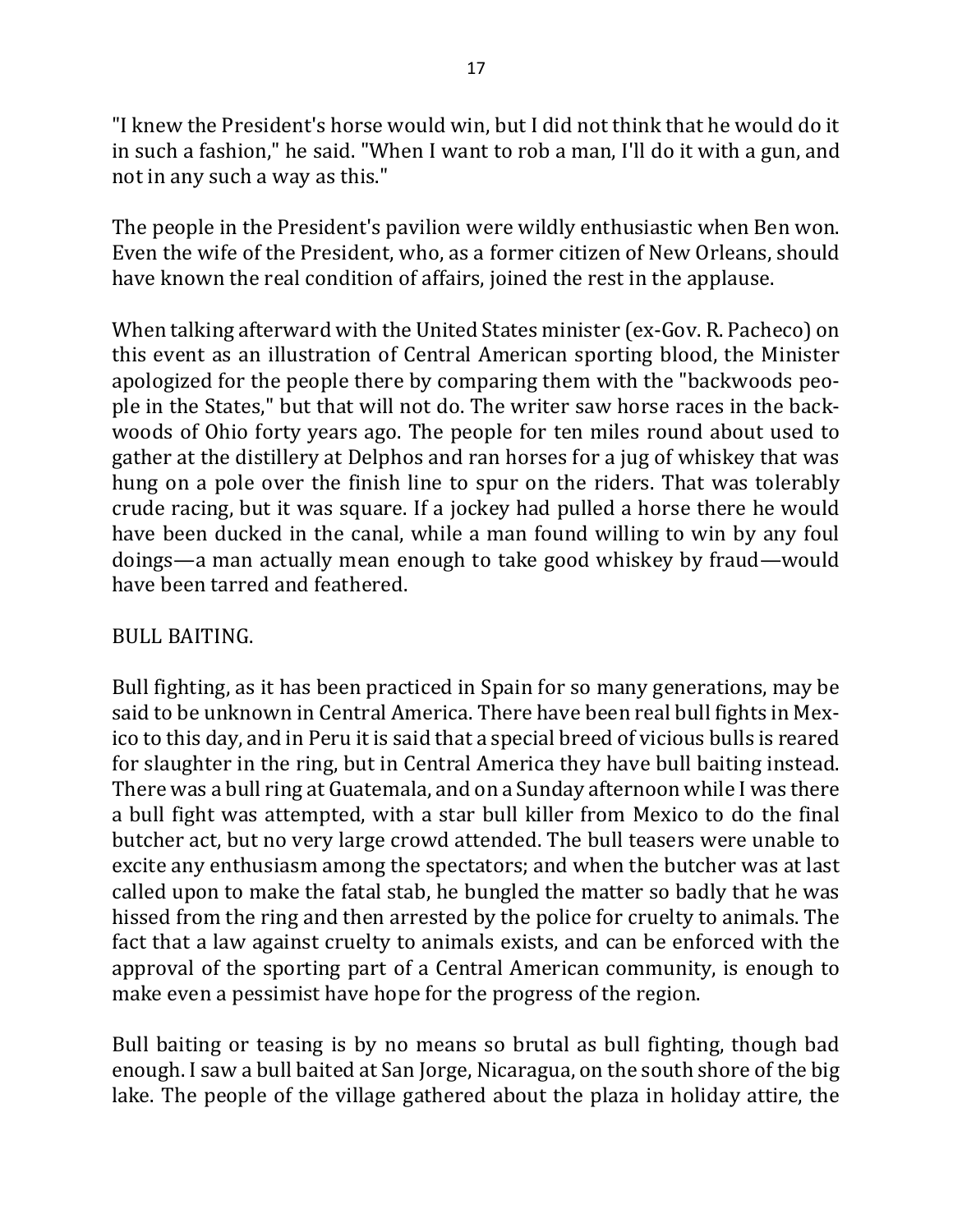occasion being a saint's day. When the crowds had congregated under the verandas, leaving the plaza clear, some mounted men drove a bull on the gallop right in the center of the plaza, where it was allowed to stop. Everybody shouted and applauded. Then a lot of men afoot and the horsemen gathered about the bull and threw darts at it. The darts had fine barbed steel points and wooden handles, something like a shoemaker's awl with a barb on the point. The handles had long bright-colored strips of calico attached for streamers, and a few had silky cotton ribbons. So many darts were stuck into the bull's hide that it was soon decorated. Blood flowed in some places, and it winced when a wellthrown dart struck it. The wincing made the people laugh.

### NOVEL USE FOR RED TABLECLOTHS.

Then, as it merely stood still and bellowed instead of charging on its tormentors, a couple of men afoot ran out in front of the bull and waved a red cotton tablecloth before its face. The use of a red cotton tablecloth instead of a red silk velvet cloak to rouse the bull's temper would have made an old-time Spanish spectator groan, but the tablecloth served every purpose equally well. At least the cloth made the bull snort. Then down went its head, and up its tail, and away it went with blood in its eye after the tablecloth men. So, the men had to hump themselves to get out of the way, and one finally abandoned his cloth. This was a. successful move, for the bull stopped to gore the cloth, whereat the advantage of using cotton in place of silk velvet was apparent.

The bull teasing began early in the afternoon. At 5 o'clock they were still at it, but two fresh bulls had been required to keep up the interest. The teasing simply tired out the beasts until they would not make a charge even on a red tablecloth. At first glance a spectator would say that this form of amusement had at least the element of danger in it. There were several hundred women. and children around the edge of the open plaza where the bull was tormented, and the bull might charge the spectators instead of his agile tormentors. Nevertheless, the women and children fled within doors and through the open windows whenever the bull approached one side of the plaza, and there they were safe enough. And as for the men, they were active enough to dodge the well-fed bull so long as they did not slip and fall, an accident that did not happen and rarely does happen.

To a traveler from the United States, this torturing of a bull seems very brutal sport. At first thought, one is scarcely able to understand how any people can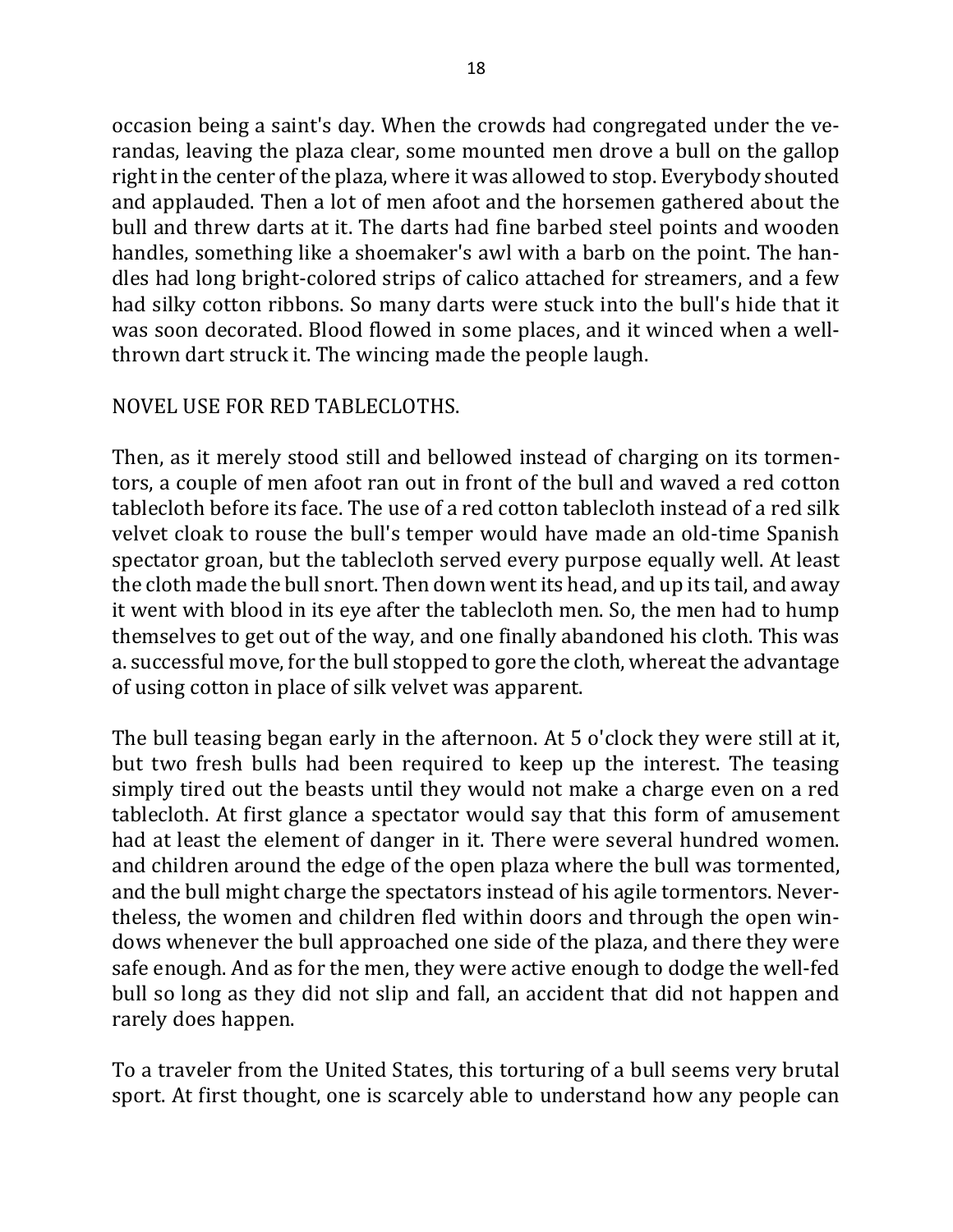find pleasure in witnessing the pain of any beast, but when one comes to consider the matter fully, one remembers that a good many people at home, in the State of New York, for instance, find pleasure in the exhibitions of pain in some animals. There is even a statute in New York that promotes the infliction of terrible suffering on one class of wild brutes. There is a statute that provides for paying a bounty to the woodsmen who kill these wild beasts, although the beasts are taken with traps, and the woodsmen enjoy their fierce struggles.

### COCK FIGHTING.

Descriptions of cock fights may be had without number among the writings of travelers in the Spanish Main. Cock fighting is the national sport of every country there, and especially among the Central American republics. There is in every town of any consequence a yard that is especially fitted for mains of this kind. Sometimes one must pay 25 cents for permission to enter the enclosure. In other places, admittance is free, but some kind of return in the way of contributions to the pool is expected. In these cases, the backers of the birds put their money into a little rawhide box before the main begins. When it is over, the house gets a rake-down from the pool, the owner of the bird gets a percentage, and the balance is divided among the backers of the surviving bird, a list of the backers of each having been written out before the main. Where admission fees are charged, the owners make or lose by betting on their own birds, but it is a common thing for winners to make presents to the owners of birds that are victorious.

It is an expensive sport for the owners, because the defeated birds are almost invariably killed, and they are worth, on the average, \$10 each. This. mortality is due, as every reader of travels knows, to the universal use of slender steel blades, say  $2\frac{1}{2}$  inches long, that are lashed to the legs of the fighters in place of the spurs that nature provided. So far as my reading has extended, the travelers have called the use of these steel gaffs particularly brutal, but after seeing mains in every nation north of Panama, and a couple in the Isthmus, where no gaffs were used, I am bound to say that if there be grades of brutality in cock fighting, then the use of steel gaffs makes the more humane grade. On the Isthmus without gaffs two fine birds fought for fifteen minutes desperately, and then the fight ended in a draw because both birds were so badly cut and bruised that neither could come to the scratch. Elsewhere I saw probably more than a score of fights where gaffs were used, and not one of them lasted two minutes. In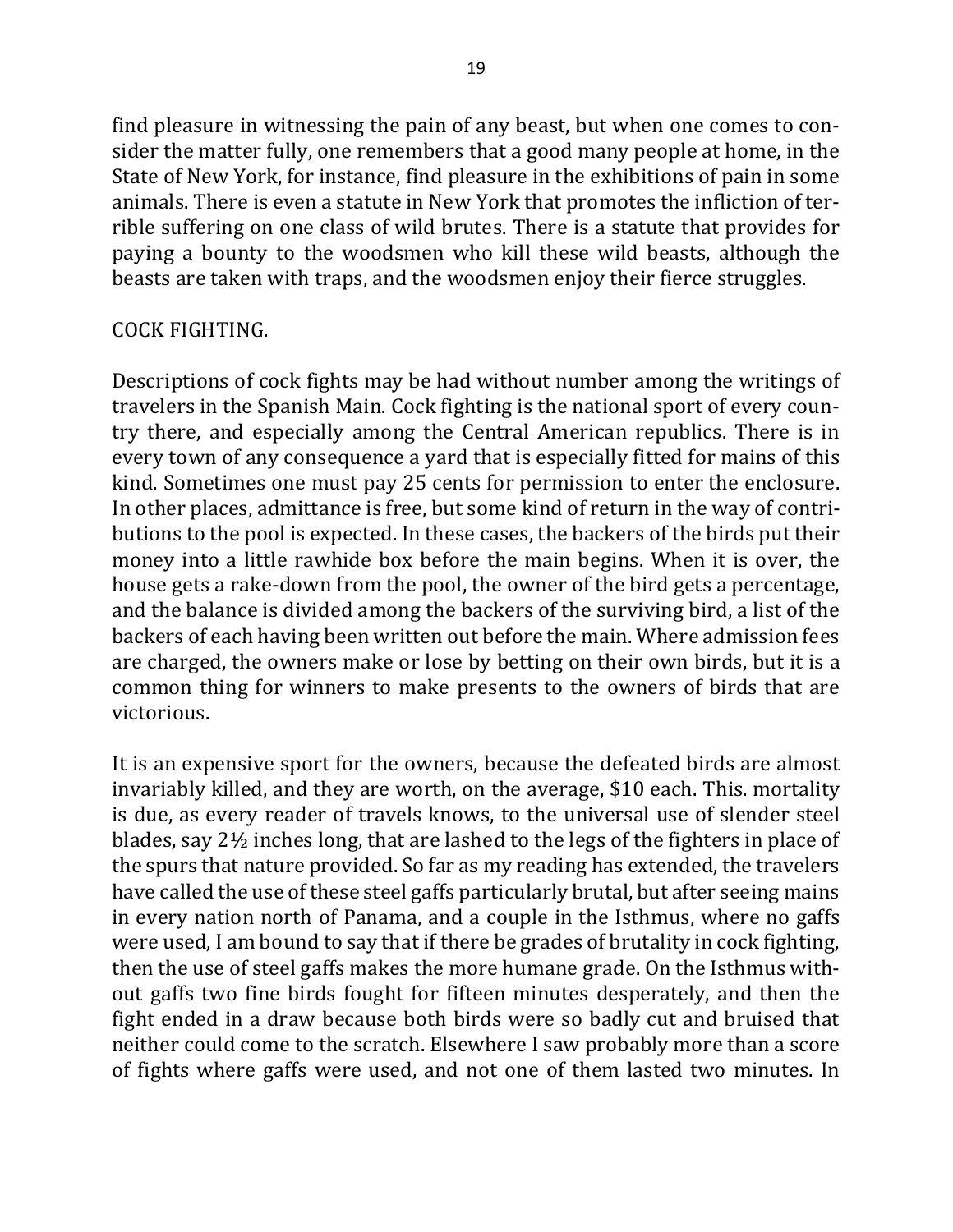every case one bird was killed, and in almost every case the winner escaped without a scratch.

The owners carefully whetted the tiny scimitars to the keenest edge and point, and then lashed them in place. Then the cocks were irritated to a high pitch of anger. The owner would take a common rooster in his hands and dash it at the gamecock without releasing his hold on it. I saw one enthusiastic owner wave the rooster so near the gamecock that when the cock resented the insult its steel gaff cut a gash in the owner's thumb that laid bare the bone. The wounded thumb was quickly bandaged and then the irritating was continued.

At last, when both gamecocks were just aching for a fight, they were turned loose. In an instant they came together in the center of the ring. With wings and legs working they rose a foot above the ground. Then they dropped back and stuck out their long heads at each other for the briefest interval. But blood was spurting from under the wing of one of them, and just as it strove to make one more dash at its enemy its eyelids worked convulsively, and it toppled over and died almost without a struggle. The actual fight did not last more than seventeen seconds. There had been no cruelty to the victorious bird. It enjoyed the mill and crowed lustily when the other died. The defeated bird, on the other hand, had suffered very little; less, indeed, than roosters do in the States when they are killed for food. Considering the fact that the bird faced its enemy to the very last breath, it is doubtful whether it suffered at all.

### PUBLIC OPINION AGAINST THE SPORT.

This is not to be construed as an apology for cockfighters, but merely to portray the contests as they actually are. That the effect of gazing on these fights is degrading to the human soul need not be said to an American, and the educated people of Central America have come to recognize the fact. One can indeed find people of wealth and intelligence gloating over the flowing blood and death struggles of the birds that rapidly follow each other into the cock pits, but the percentage is much less than that noted by travelers twenty and even ten years ago. I did not see a single priest—even a backwoods priest, so to speak—countenance the national sport, nor could I hear of one doing so. English speaking men living in the region when asked about the priests, would reply off hand: "Of course they attend cock fights," but when asked for specific instances, no one to whom I talked had ever seen a priest there. Neither do Presidents nor Cabinet officers nor other prominent officials frequent the pits.